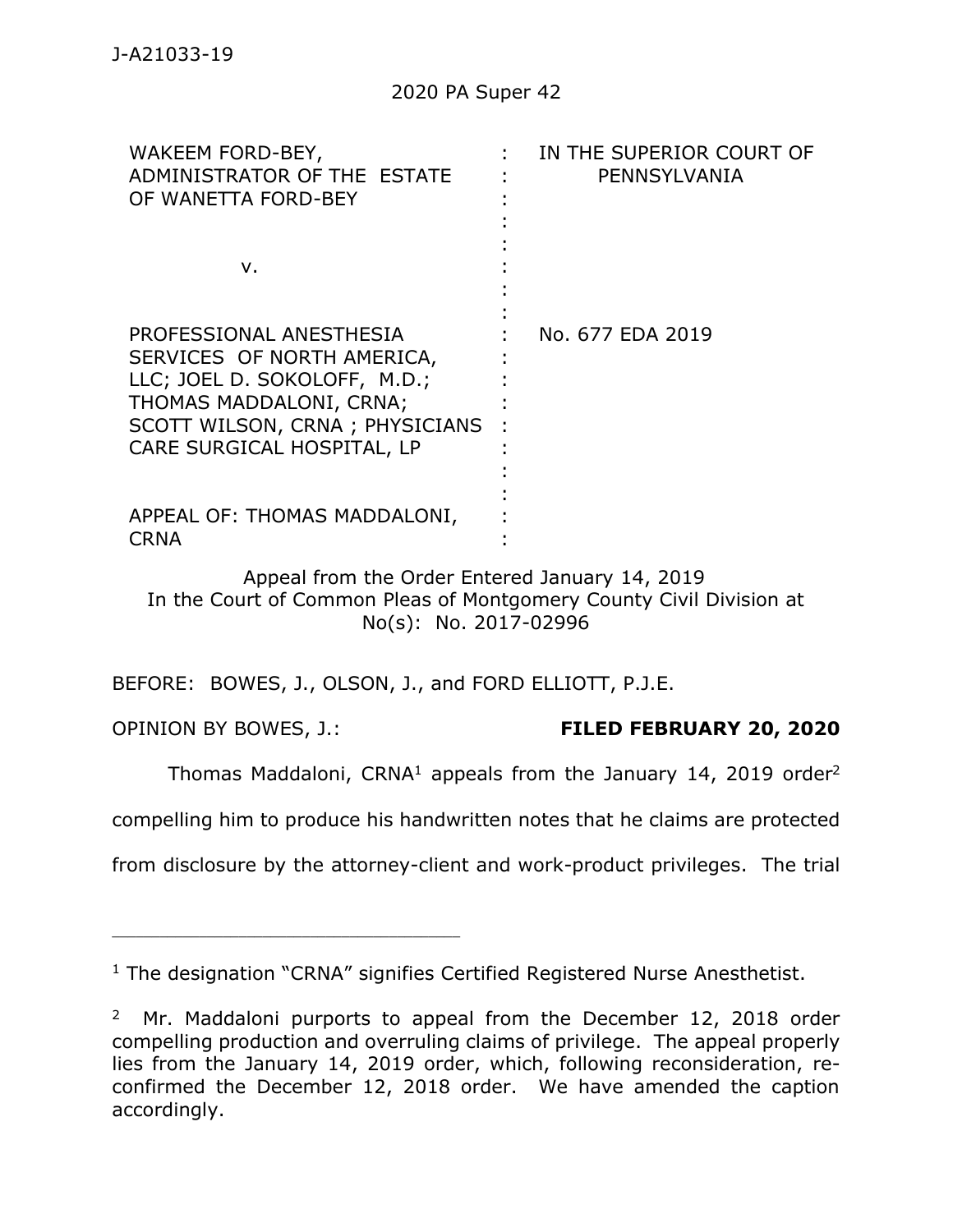court found that Mr. Maddaloni had not satisfied the four elements necessary to successfully invoke the attorney-client privilege. Additionally, the court found that Mr. Maddaloni failed to make the showing necessary for application of the work-product privilege, *i.e*., that his notes contained his counsel's mental impressions or strategy. After careful review, we affirm.

The facts giving rise to the legal action are as follows. Wanetta Ford-Bey ("Decedent") underwent surgery at Physician's Care Surgical Center ("Surgical Center") on June 12, 2015. She died shortly thereafter of respiratory failure. Wakeem Ford-Bey, the Administrator of Decedent's estate ("Administrator") commenced this medical malpractice action against Professional Anesthesia Services of North America, LLC, Joel D. Sokoloff, M.D., Mr. Maddaloni, Scott Wilson, CRNA, and the Surgical Center on February 13, 2017.

During the course of discovery, a dispute arose that is the subject of the instant appeal. At Mr. Maddaloni's discovery deposition, the following exchange took place:

Q: When you reviewed the chart in preparation for your deposition, did you have it printed out like it is in front of you? A: Yes. Q: Okay. Did you take any notes while you were reviewing it? A: No, I did not. Q: Did you write anything on your copy of the chart?

A: I believe I did.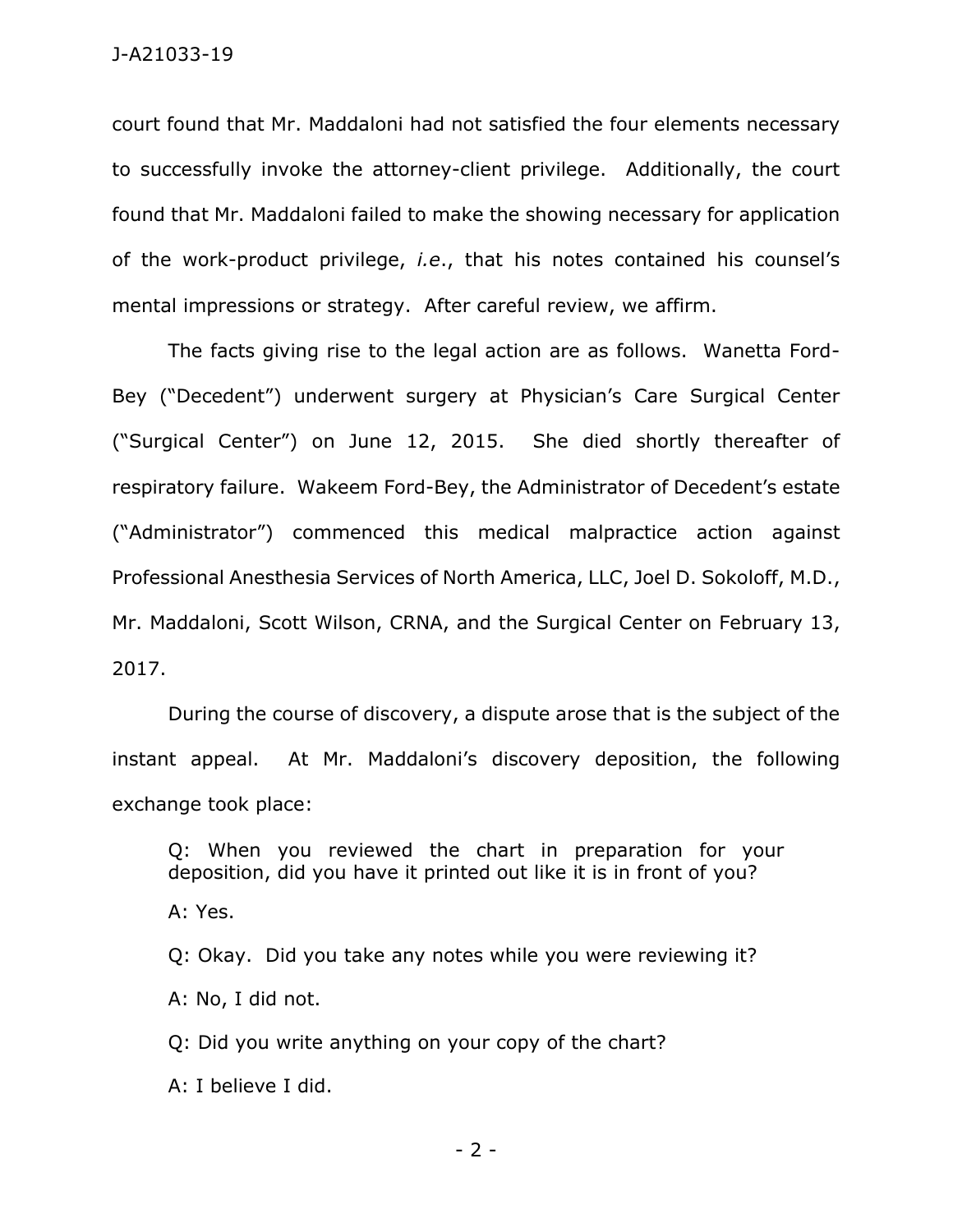Q: And was that to assist you in your review?

A: Yes.

Q: And did you write those notes at home? Or wherever you were reviewing the chart, did you write those notes?

A: Yes.

Q: Okay. And where is your copy of the chart?

A: It's at my home.

Q: If you didn't have the chart, would you be able to remember the specifics of each and every aspect of the treatment that was provided to Mrs. Ford-Bey on June 12<sup>th</sup>?

A: No.

Maddaloni Deposition, 2/1/18, at 27-28. Administrator's counsel asked for a copy of the annotated record, but Mr. Maddaloni's counsel objected, asserting attorney-client and work-product privileges.

On March 5, 2018, Administrator served supplemental interrogatories and requests for production directed to Mr. Maddaloni for "a copy of the . . . chart in the possession of [Mr. Maddaloni], which includes all notes, typed or handwritten, prepared by [him] prior to and in preparation of [his] February 1, 2018 deposition." Supplemental Interrogatories and Requests for Production, 3/5/18, at ¶2. The request expressly excluded "references to mental impressions, conclusions, opinions, memoranda, notes or summaries, legal research or legal theories of [Mr. Maddaloni]'s attorney and mental impressions, conclusions or opinions respecting the value or merit of the claim or defense or respecting strategy or tactics of [Mr. Maddaloni]'s

- 3 -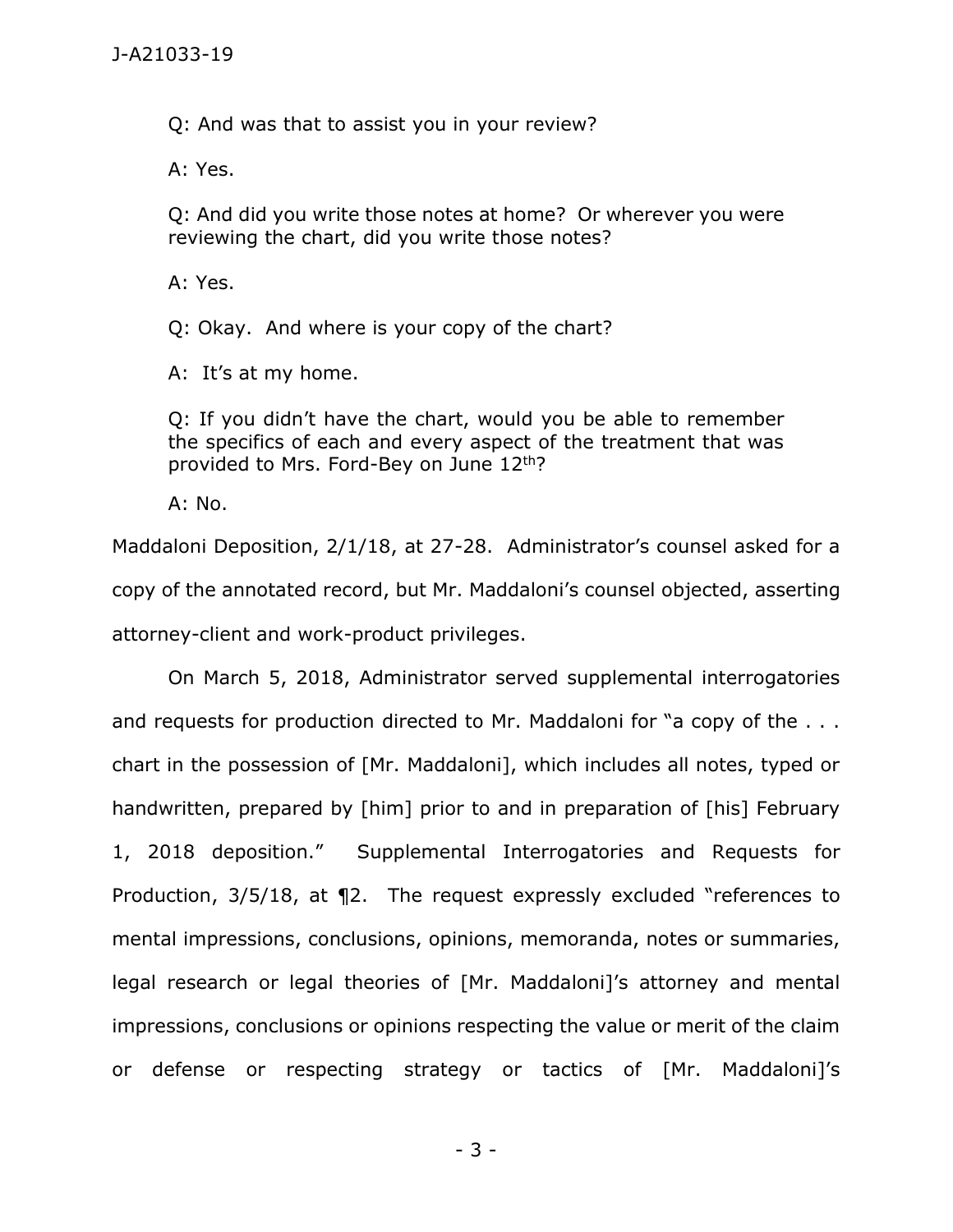representative." *Id*. Mr. Maddaloni objected to the request on the ground that "it seeks information prepared in anticipation of and during the course of litigation, protected by attorney-client privilege and/or the attorney work product doctrine, and beyond the bounds of permissible discovery under Pa.R.C.P. 4003.3." *See* Answer to Plaintiff's Supplemental Interrogatories and Request for Production of Documents, 8/8/18, at ¶2.

Administrator filed a motion to compel, which Mr. Maddaloni opposed, and the matter was heard by the discovery master. The trial court, based on the recommendation of the master, entered an order on December 12, 2018, directing Mr. Maddaloni to produce the annotated chart within twenty days, and overruled his objections based on privilege.

Mr. Maddaloni filed a motion for reconsideration, which the trial court granted. Oral argument took place on January 10, 2019. Counsel for Mr. Maddaloni represented that his client made the notes "at the direction of or on the advice of counsel," but acknowledged that this fact was not in the record. N.T. Motion for Reconsideration, 1/10/19, at 13-14. When asked by the court if counsel was relying on "any facts of that nature," or simply relying upon the deposition and other record facts, counsel indicated that they were relying upon the deposition and record. *Id*. at 14.

Administrator argued that, since there was no evidence that the handwritten notes were made at counsel's request, in his presence, or for purposes of obtaining counsel's advice, "the attorney-client privilege has not been made out." *Id*. at 23. Mr. Maddaloni offered to provide a supplement if

- 4 -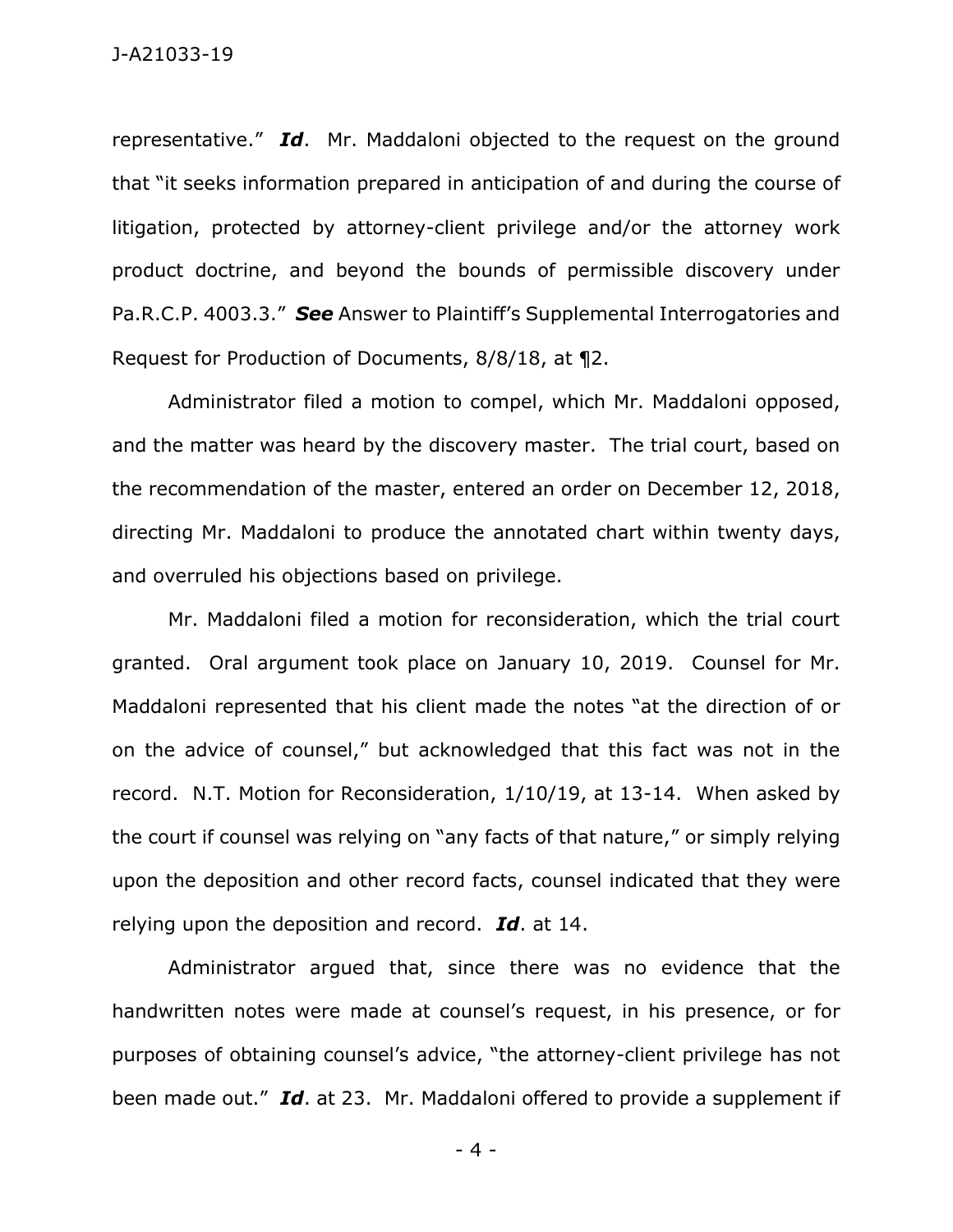the court needed it, but steadfastly maintained that the decision could be made on the record as it stood because Administrator, the party seeking the discovery, had not developed a record that would compel production. *Id*. at 24.

By order of January 14, 2019, the court re-confirmed its December order directing that the copy of the chart bearing Mr. Maddaloni's handwritten notes be produced within seven days of the docketing of the order. Mr. Maddaloni did not comply. Instead, nine days after the order was docketed, Mr. Maddaloni filed a motion seeking to supplement the record with his affidavit dated January 18, 2019. The court denied the motion by order of January 30,  $2019.<sup>3</sup>$ 

Mr. Maddaloni filed a notice of appeal to this Court on February 12, 2019,<sup>4</sup> and complied with the court's order to file a Pa.R.A.P. 1925(b) concise

<sup>&</sup>lt;sup>3</sup> In the proffered affidavit, Mr. Maddaloni stated that some of the notes were made while meeting with counsel, others while he reviewed the chart to prepare his defense. Affidavit of Thomas Maddaloni, 1/18/19, at 1. He represented further that all handwritten notes were made with the express intention to communicate information to his attorney for purposes of securing legal assistance, and he did not share the notes with any third persons.

<sup>4</sup> Mr. Maddaloni relies upon Pa.R.A.P. 313 and the collateral order doctrine as the basis for our jurisdiction to entertain this interlocutory appeal. As this Court recently reaffirmed in *Farrell v. Regola*, 150 A.3d 87, 95 (Pa.Super. 2016), when an appellant asserts that the trial court has ordered him to produce materials that are privileged, we have jurisdiction under Pa.R.A.P. 313(b) ("A collateral order is an order separable from and collateral to the main cause of action where the right involved is too important to be denied review and the question presented is such that if review is postponed until final judgment in the case, the claim will be irreparably lost."). *See also Ben*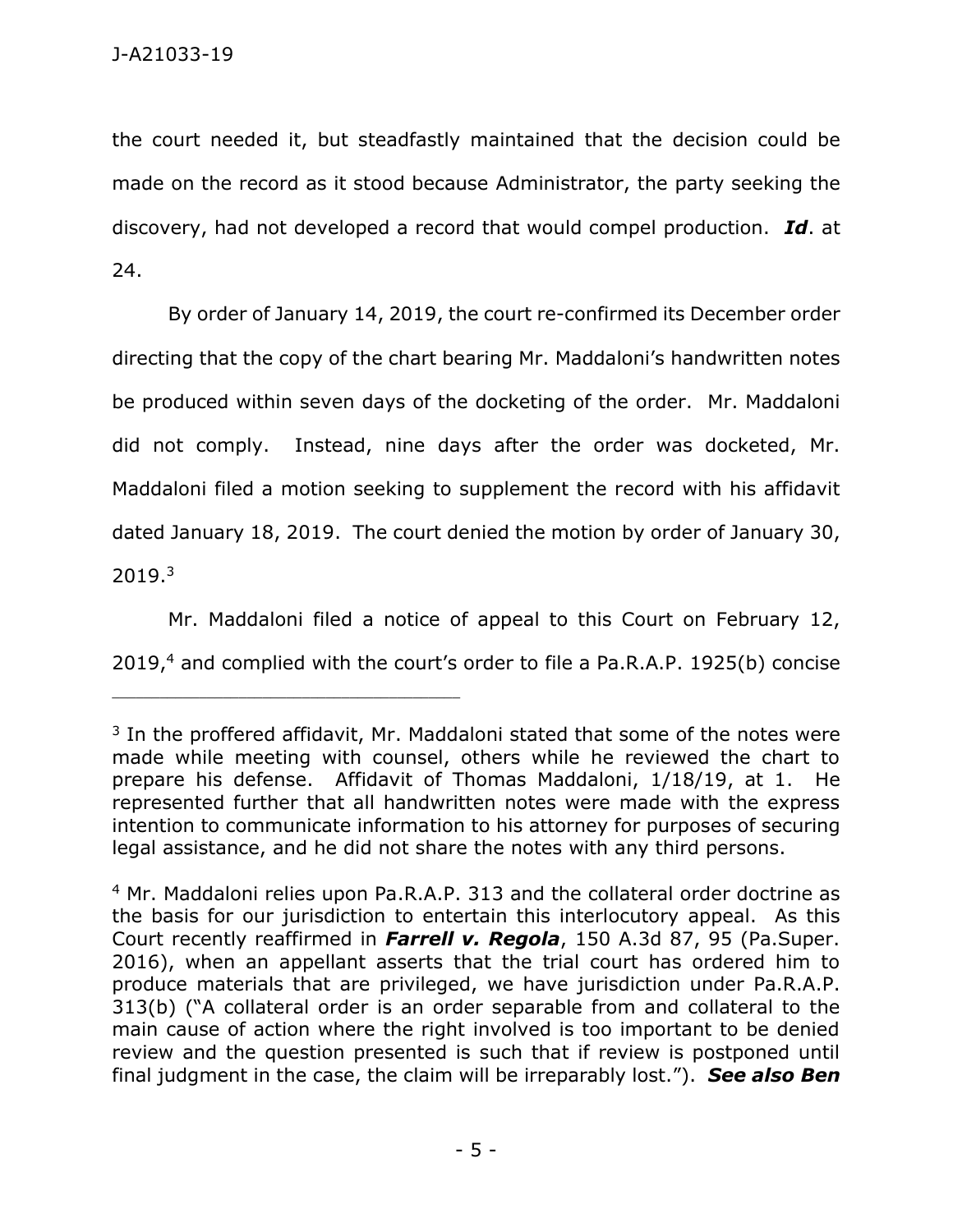statement of errors complained of on appeal. The trial court penned its Rule

1925(a) opinion, and the matter is ripe for our review. Mr. Maddaloni presents

three issues for our review, which we have re-ordered for ease of disposition:

- 1. Whether the trial court erred and/or abused its discretion in denying [Mr. Maddaloni]'s Motion to Supplement the Record with an Affidavit that [Mr. Maddaloni] offered – which simply memorialized evidence already in the record that established the notes were privileged and protected from discovery pursuant to the attorney-client privilege and work product doctrine - where there would have been no prejudice to plaintiff had the Affidavit been accepted?
- 2. Whether the trial court erred and/or abused its discretion by ordering [Mr. Maddaloni] to produce handwritten notes, created after commencement of litigation and in preparation for his deposition, where the notes were either written in the presence of [Mr. Maddaloni's] counsel, or for the purpose of securing legal advice, hence, are protected from discovery by the attorney-client privilege?
- 3. Whether the trial court erred and/or abused its discretion in directing [Mr. Maddaloni] to produce his handwritten notes, where such notes reflect his counsel's mental impressions, hence are protected from discovery by the work-product doctrine, as codified by Pennsylvania Rule of Civil Procedure 4003.3, relating to trial preparation material?

Appellant's brief at 5.

\_\_\_\_\_\_\_\_\_\_\_\_\_\_\_\_\_\_\_\_\_\_\_\_\_\_\_\_\_\_\_\_\_\_\_\_\_\_\_\_\_\_\_\_

Mr. Maddaloni initially contends that the trial court abused its discretion

in denying his motion to supplement the record with his affidavit. He alleges

that the court imposed "an excessively stringent standard of proof and failed

to properly allow additional substantiation of facts already before the court."

*v. Schwartz,* 729 A.2d 547 (Pa. 1999); *Yocabet v. UPMC Presbyterian*, 119 A.3d 1012, 1016 n.1 (Pa.Super. 2015).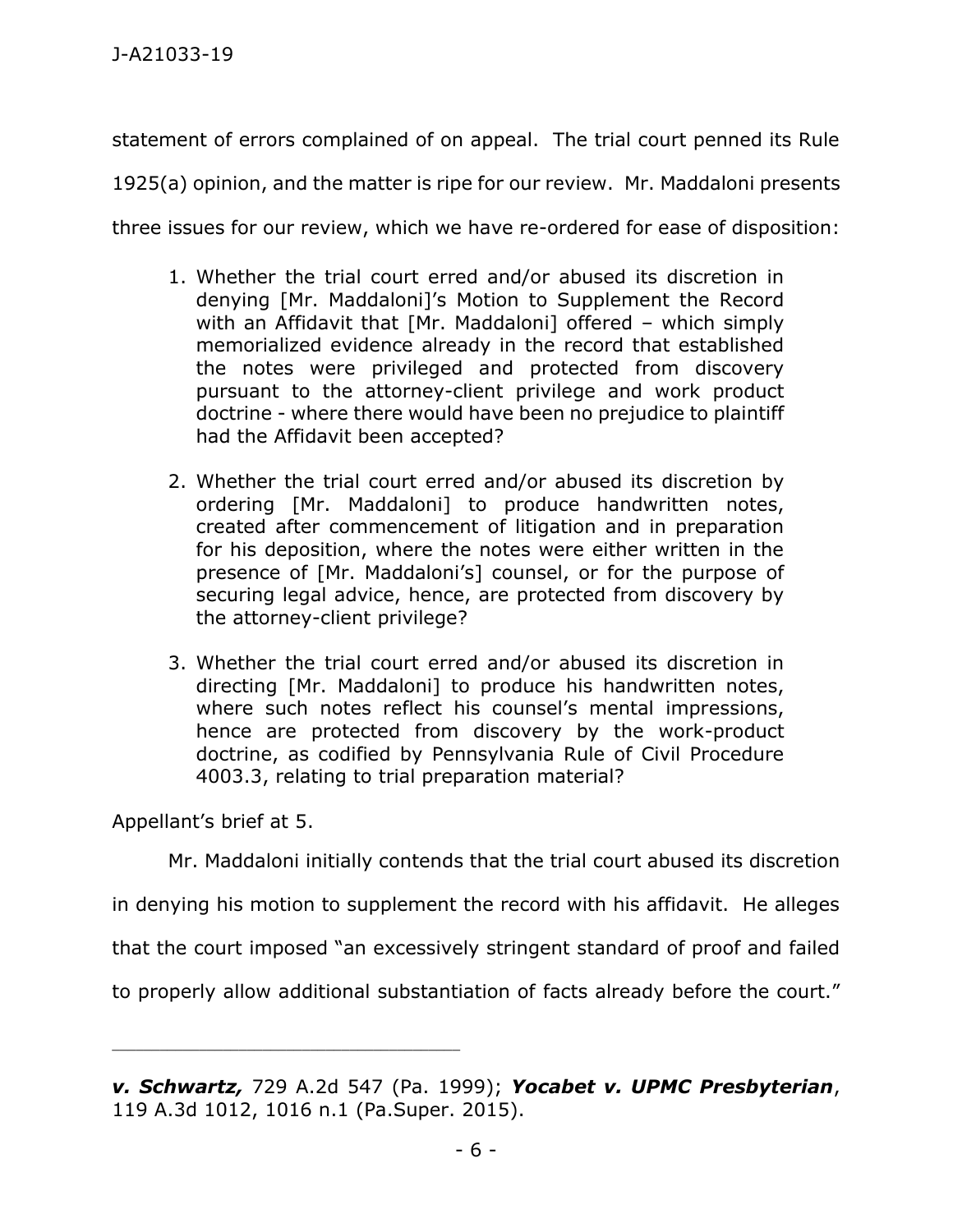Appellant's brief at 28-29. "In view of the importance of the rights involved and the absence of prejudice to [Administrator]," Mr. Maddaloni maintains that the court should have permitted him to supplement evidence that already existed. *Id*. at 29.

In the trial court's view, the pleading styled as a motion to supplement the record was "in substance a second motion for reconsideration." Trial Court Opinion, 4/1/19, at 15. Appended thereto was new evidence, *i.e*., an affidavit averring new facts that had not been presented before. Citing this Court's decisions in *Bollard & Assocs., Inc. v. H & R Indus., Inc.*, 161 A.3d 254, 256 (Pa.Super. 2017), and *Kelly v. Siuma*, 34 A.3d 86 (Pa.Super. 2011), the trial court maintained that it was within its discretion to refuse to consider new evidence presented for the first time in a motion for reconsideration. Moreover, it reasoned that the facts herein presented an even stronger basis for refusing to consider new evidence as it was a second request for reconsideration of the initial discovery order.<sup>5</sup> In denying the motion, the court concluded that, "Under these circumstances, the introduction of new evidence that could have been presented previously is contrary to any concept of orderly procedure." *Id*. at 16.

\_\_\_\_\_\_\_\_\_\_\_\_\_\_\_\_\_\_\_\_\_\_\_\_\_\_\_\_\_\_\_\_\_\_\_\_\_\_\_\_\_\_\_\_

 $5$  The trial court acknowledged that the affidavit, if timely offered, would have been legally sufficient to shift the burden to Administrator to negate the claim of privilege.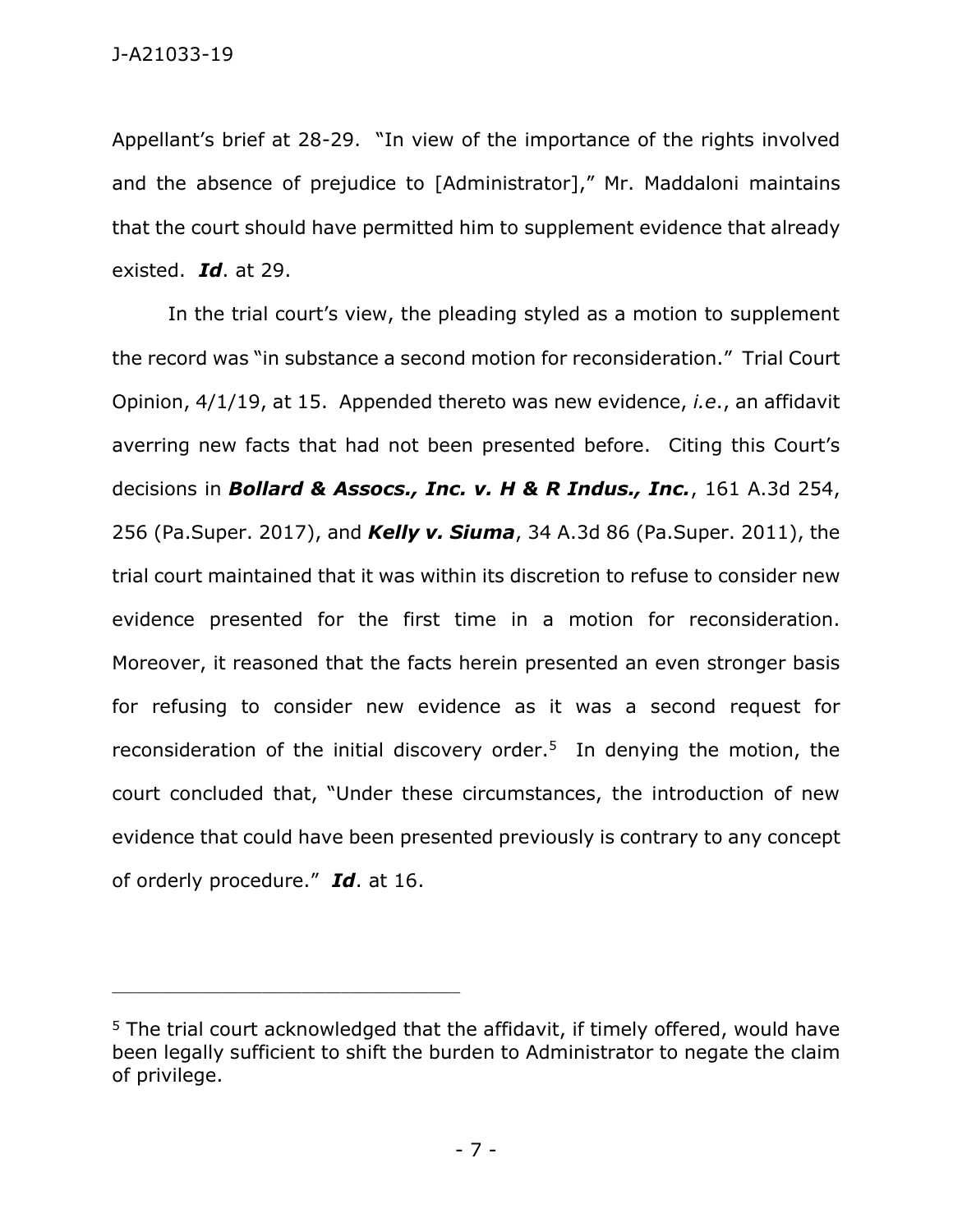We find no error or abuse of discretion on the part of the trial court. The trial court granted reconsideration and permitted Mr. Maddaloni to make a case in support of privilege. At the January 10, 2019 argument, counsel for Mr. Maddaloni initially advanced an entirely new legal theory in support of non-disclosure of the notes.<sup>6</sup> In support of the applicability of the attorneyclient privilege, however, he was content to rest on the facts established during his client's deposition.

Counsel rejected the court's position that it mattered whether the client communicated the information with his attorney. He insisted that notes penned by a client to help him remember information were attorney-client privileged "either way." *Id*. at 8. Thus, counsel argued that it did not matter whether the notes were made in the presence of counsel since Mr. Maddaloni testified that he reviewed the Surgical Center chart with his attorney. *Id*. at 9. In short, Mr. Maddaloni took the position that notes made by a client to assist the client in preparing for his deposition were attorney-client or workproduct privileged regardless of whether they were communicated to the attorney. *Id*. at 11. He argued that the drafters of Rule 4003.3 assumed that a client's notes constituted work-product when they specifically extended protection to the attorney or his investigator. *Id*. at 5.

<sup>6</sup> Counsel for Mr. Maddaloni asserted that *Commonwealth v. Fromal*, 195 A.2d 174 (Pa.Super. 1963), prohibited opposing counsel from obtaining a writing which a witness used to refresh his recollection prior to examination where the witness was able to testify from his independent recollection, an argument that he abandons on appeal. *See* N.T. Motion for Reconsideration, 1/10/19, at 4-5.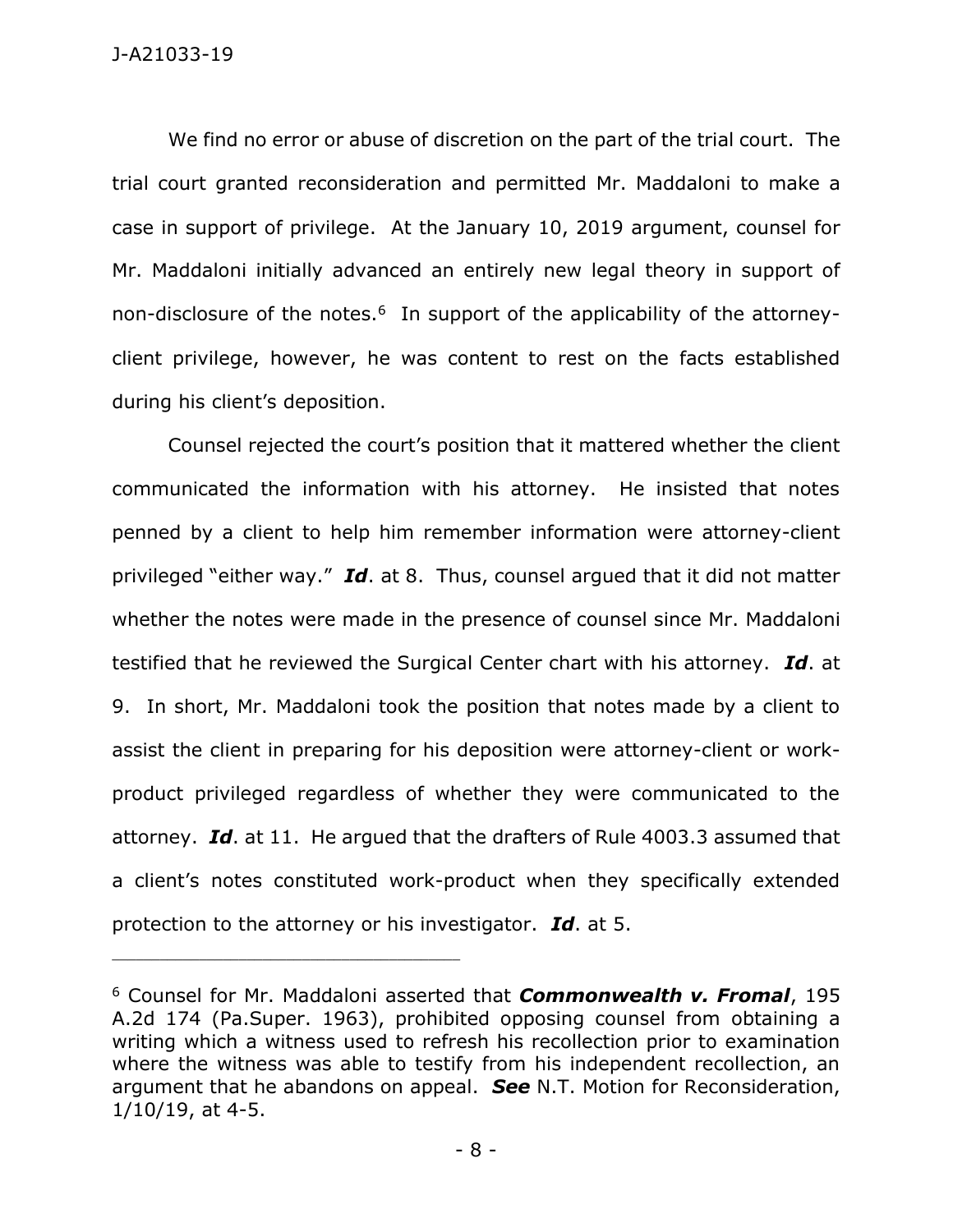The court asked whether it was "[Counsel's] position that Mr. Maddaloni made these notes at the direction of or on the advice of his counsel? Counsel responded, "It is – I know that to be the case. But having said that, that's not in the record before you." *Id*. at 13. The court asked for confirmation that counsel for Mr. Maddaloni was "not relying upon any facts of that nature," but relying simply on what is of record from the deposition. *Id*. at 13-14. Counsel responded in the affirmative, adding that, "it doesn't have to be at the direction of counsel." *Id*. at 14.

Administrator countered that there was no evidence of record indicating that Mr. Maddaloni intended to share those notes with counsel for purposes of obtaining legal advice. *Id*. at 16. Finally, Administrator argued that workproduct of the party is discoverable unless it contains the mental impressions of the attorney or a representative of the party, and that Rule 4003.3 does not protect the mental impressions of a party.

Generally, we do not allow new evidence to be presented in a motion for reconsideration, let alone in a second motion seeking to supplement the record for additional reconsideration. *See Kelly*, *supra*, at 94 n.8 (holding trial court properly refused to consider three affidavits attached to motion for reconsideration raising new issues and arguments). Nonetheless, as the foregoing indicates, the trial court granted reconsideration and gave Mr. Maddaloni a second opportunity to make the requisite showing for application of the attorney-client and work-product privileges. Mr. Maddaloni's counsel first advanced an entirely new legal argument, and then reiterated his prior

- 9 -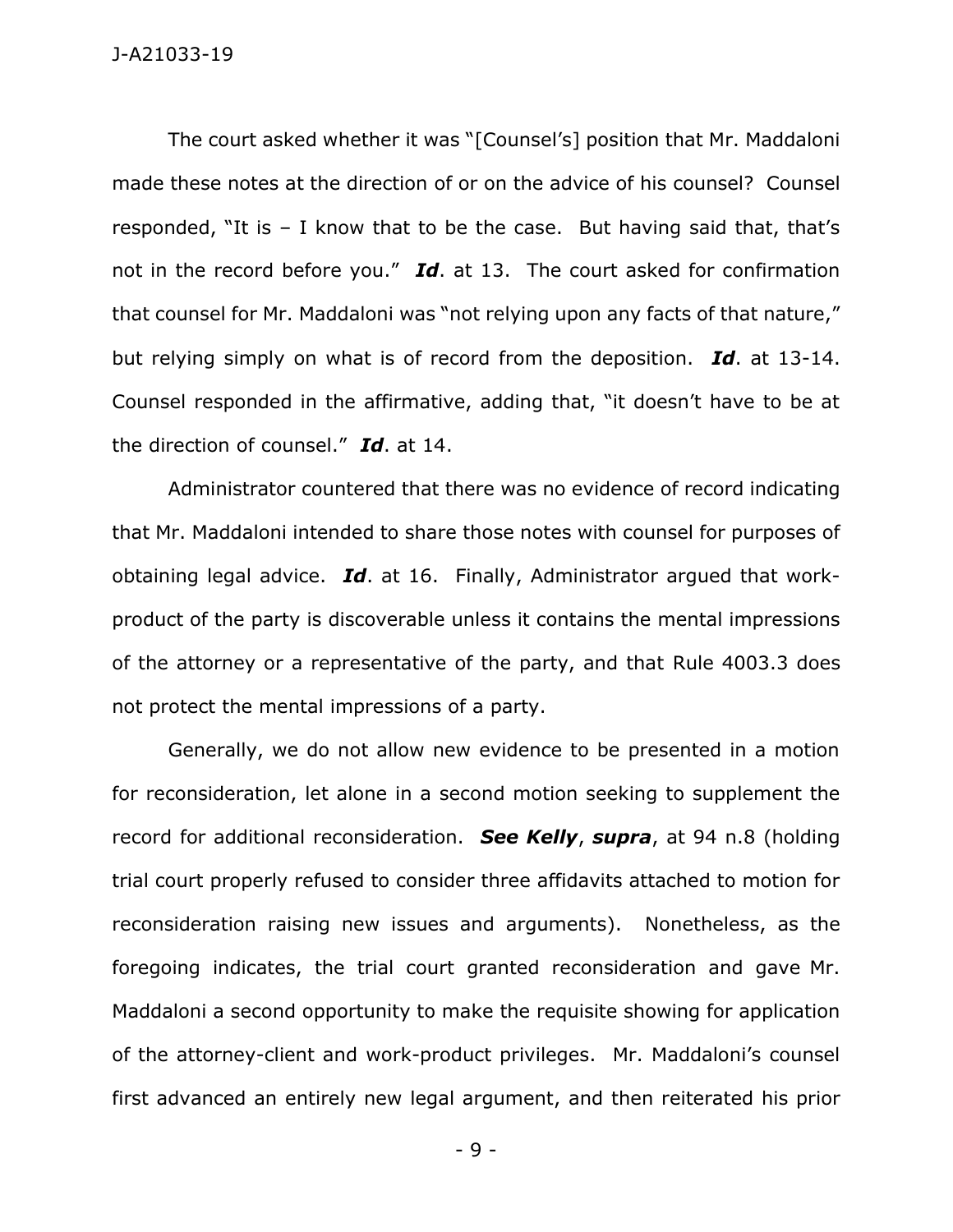position that the facts elicited in his client's deposition were sufficient to support his client's invocation of privilege. Even after the court reaffirmed its earlier ruling, Mr. Maddaloni waited until after the court-ordered date for production before seeking permission to supplement the record with his affidavit. On these facts, we find the trial court did not abuse its discretion in refusing to permit Mr. Maddaloni a third opportunity to substantiate the claim of privilege.

We turn now to the question whether the trial court erred in holding that Mr. Maddaloni failed to establish that the notes were attorney-client or workproduct privileged.<sup>7</sup> The application of the attorney-client privilege and workproduct doctrine are questions of law over which our standard of review is *de novo* and our scope of review is plenary. *BouSamra v. Excela Health*, 210 A.3d 967, 973 (Pa. 2019).

The threshold question before us is whether Mr. Maddaloni properly invoked the attorney-client privilege. The attorney-client privilege is codified at 42 Pa.C.S. § 5928. It provides that, unless a client waives the privilege, an attorney is not competent to testify in a civil case about his client's

 $7$  The instant appeal does not involve waiver of the attorney-client or workproduct privilege, either by failure to assert them or disclosure to improper third persons. The privileges were timely asserted by objection at Mr. Maddaloni's deposition, and again in opposition to a supplemental motion to compel production. Rather, at issue is whether the party asserting privileges demonstrated facts that justify the application of the claimed privileges. *See Law Office of Douglas T. Harris v. Phila. Waterfront Partners, LP*, 957 A.2d 1223, 1230 n.8 (Pa.Super. 2008) (and cases cited therein).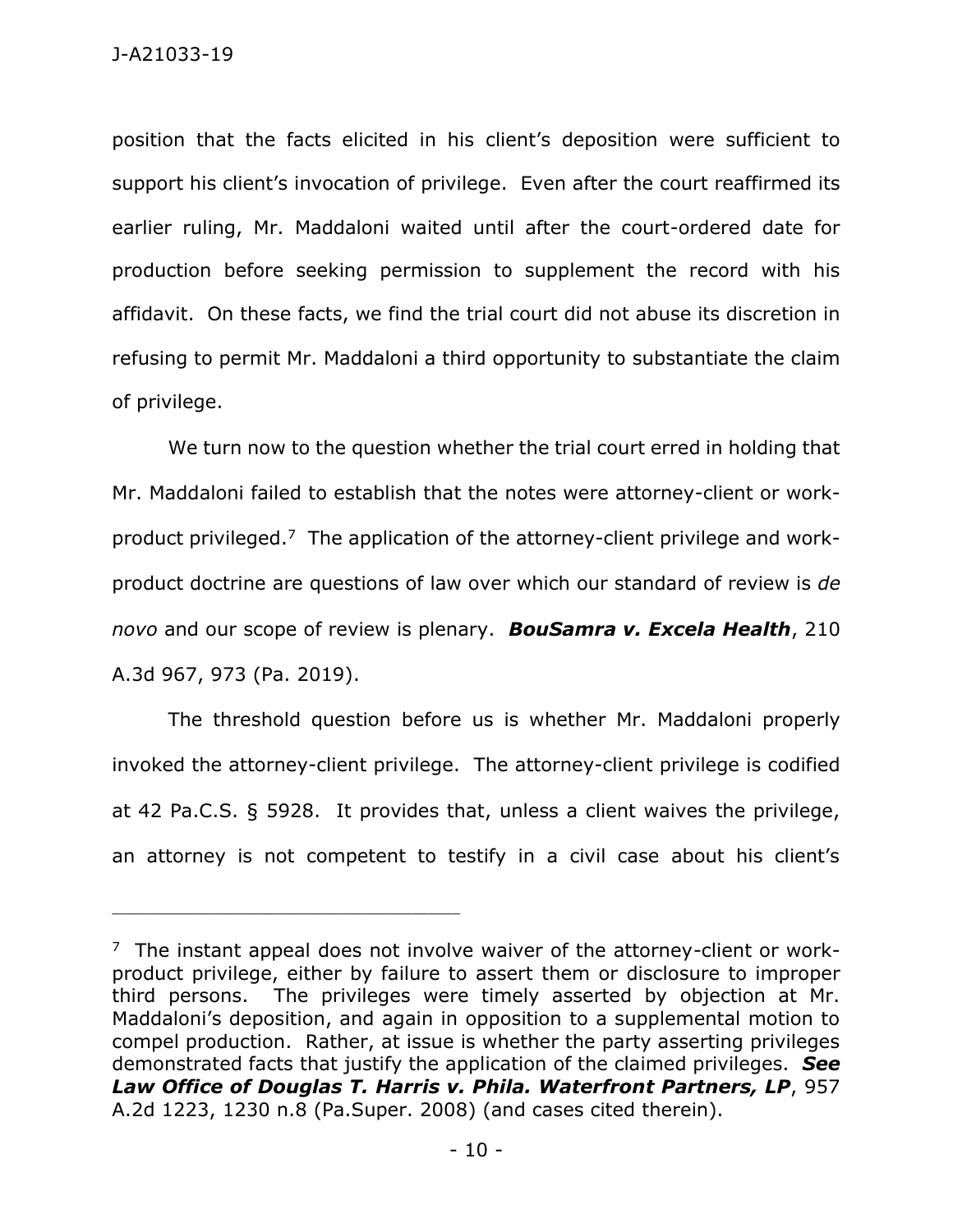confidential communications to him, and the client cannot be compelled to disclose those communications. *Id*. The attorney-client privilege allows "counsel to provide legal advice based upon the most complete information from the client." *Yocabet*, *supra* at 1027. As our Supreme Court held in *Gillard v. AIG Ins. Co.*, 15 A.3d 44 (Pa. 2011), the privilege protects communications from both lawyers to their clients and clients to their lawyers.

To invoke application of the attorney-client privilege, four elements must be established:

- 1) The asserted holder of the privilege is or sought to become a client.
- 2) The person to whom the communication was made is a member of the bar of a court, or his subordinate.
- 3) The communication relates to a fact of which the attorney was informed by his client, without the presence of strangers, for the purpose of securing either an opinion of law, legal services or assistance in a legal matter, and not for the purpose of committing a crime or tort.
- 4) The privilege has been claimed and is not waived by the client.

*Yocabet v. UPMC Presbyterian*, 119 A.3d 1012, 1027 (Pa.Super. 2015).<sup>8</sup>

(1) a communication

\_\_\_\_\_\_\_\_\_\_\_\_\_\_\_\_\_\_\_\_\_\_\_\_\_\_\_\_\_\_\_\_\_\_\_\_\_\_\_\_\_\_\_\_

- (2) made between privileged persons
- (3) in confidence
- (4) for the purpose of obtaining or providing legal assistance for the client.

<sup>&</sup>lt;sup>8</sup> The Restatement (Third) of the Law Governing Lawyers § 68, Attorney-Client Privilege, similarly provides that the privilege may be invoked with respect to: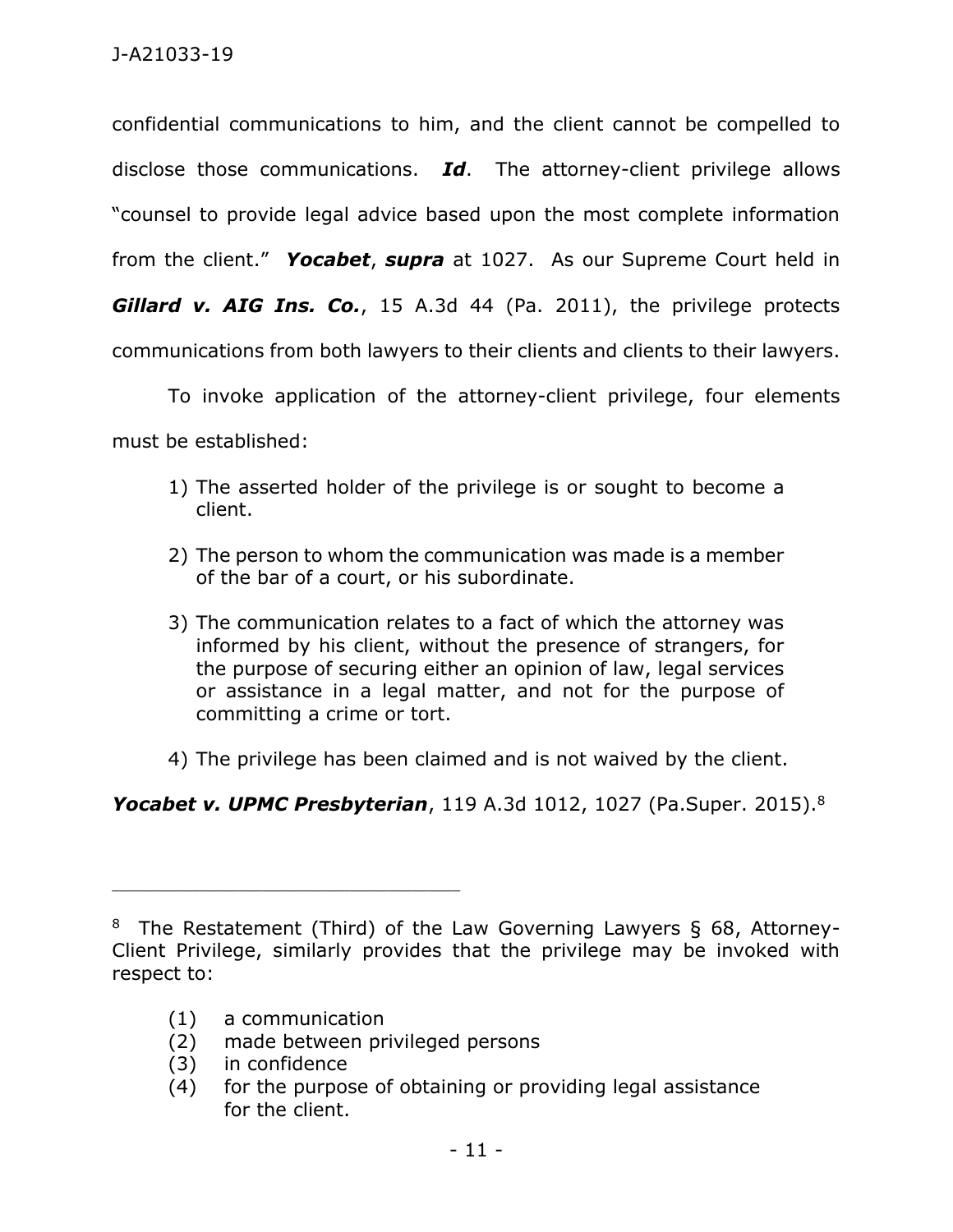Mr. Maddaloni facially invoked the attorney-client privilege at his deposition and in his responses to requests for production. As the party asserting the privilege, he "bears the initial burden of producing sufficient facts to show that [he] has properly invoked the privilege for the communications that [he] has declined to disclose." *Custom Designs & Mfg. Co. v. Sherwin-Williams Co.*, 39 A.3d 372, 379 (Pa.Super. 2012). This often entails an affidavit, statement, or testimony clarifying the circumstances under which the communication was made. *Id*. The trial court must determine whether the facts support the asserted privilege. *See Law Office of Douglas T. Harris v. Phila. Waterfront Partners, LP*, 957 A.2d 1223, 1231 (Pa.Super. 2008) (citing 8 Wigmore, Evidence, § 2322 (McNaughton rev. 1961)); *accord Nationwide Mut. Ins. Co. v. Fleming*, 924 A.2d 1259, 1265-66 (Pa.Super. 2007) (*affirmed by an equally divided court*, 924 A.2d 1259 (Pa. 2010); *Carbis Walker, LLP v. Hill, Barth & King, LLC*, 930 A.2d 573, 581 (Pa.Super. 2007) (explaining that party asserting privilege must initially set forth facts showing that the privilege has been properly invoked). If the trial court finds that the party invoking privilege has proffered proof to satisfy the test, "the burden shifts to the party seeking disclosure to set forth facts showing that disclosure should be compelled either because the privilege has been waived or because an exception to the privilege applies." *Id*. Absent a sufficient showing of facts to support the privilege, the burden does not shift and the communications are not protected.

- 12 -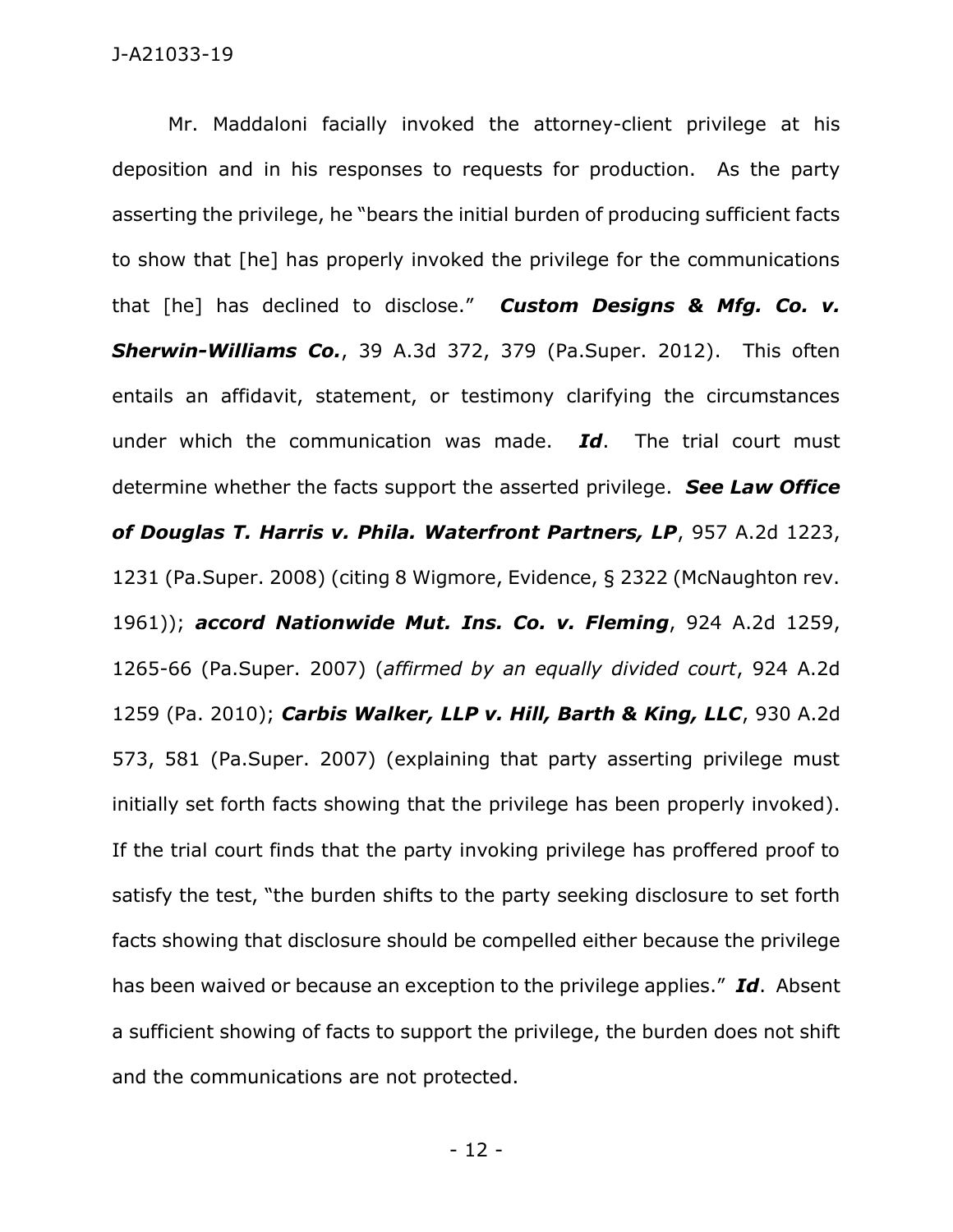Herein, the trial court concluded that Mr. Maddaloni failed to prove that his notes were communications, *i.e*., that he communicated them or intended to communicate them to his attorney. Nor did he demonstrate that his notes reflected communications from his attorney. Hence, the court found that the burden did not shift as Mr. Maddaloni had not made the requisite factual proffer for application of the privilege.

Mr. Maddaloni contends that the trial court's finding that the notes were not privileged flies in the face of our decision in *Farrell v. Regola*, 150 A.3d 87, 95 (Pa.Super. 2016). He cites *Farrell* for the proposition that a client's notes are, *ipso facto,* attorney-client privileged. The trial court rejected Mr. Maddaloni's view of our holding in *Farrell*, and concluded that Mr. Maddaloni presented "no evidence – either in response to the Plaintiff's Motion to Compel or in support of his Motion for Reconsideration - that his handwritten notes reflected communications made or to be made by or to his attorney 'for the purpose of obtaining or providing professional legal advice.'" Trial Court Opinion, 4/1/19, at 13 (quoting *Gillard*, *supra* at 59).

Mr. Maddaloni misapprehends *Farrell*. In that case, we held that the client's notes taken at both his criminal trial and the civil trial at the direction of his attorneys and **given** to the attorneys for their use were attorney-client privileged. What distinguishes the facts herein from those in *Farrell* is that there is no evidence that Mr. Maddaloni's notes, *i.e*., the client's thoughts and impressions, were "communicated" to counsel or intended for that purpose.

- 13 -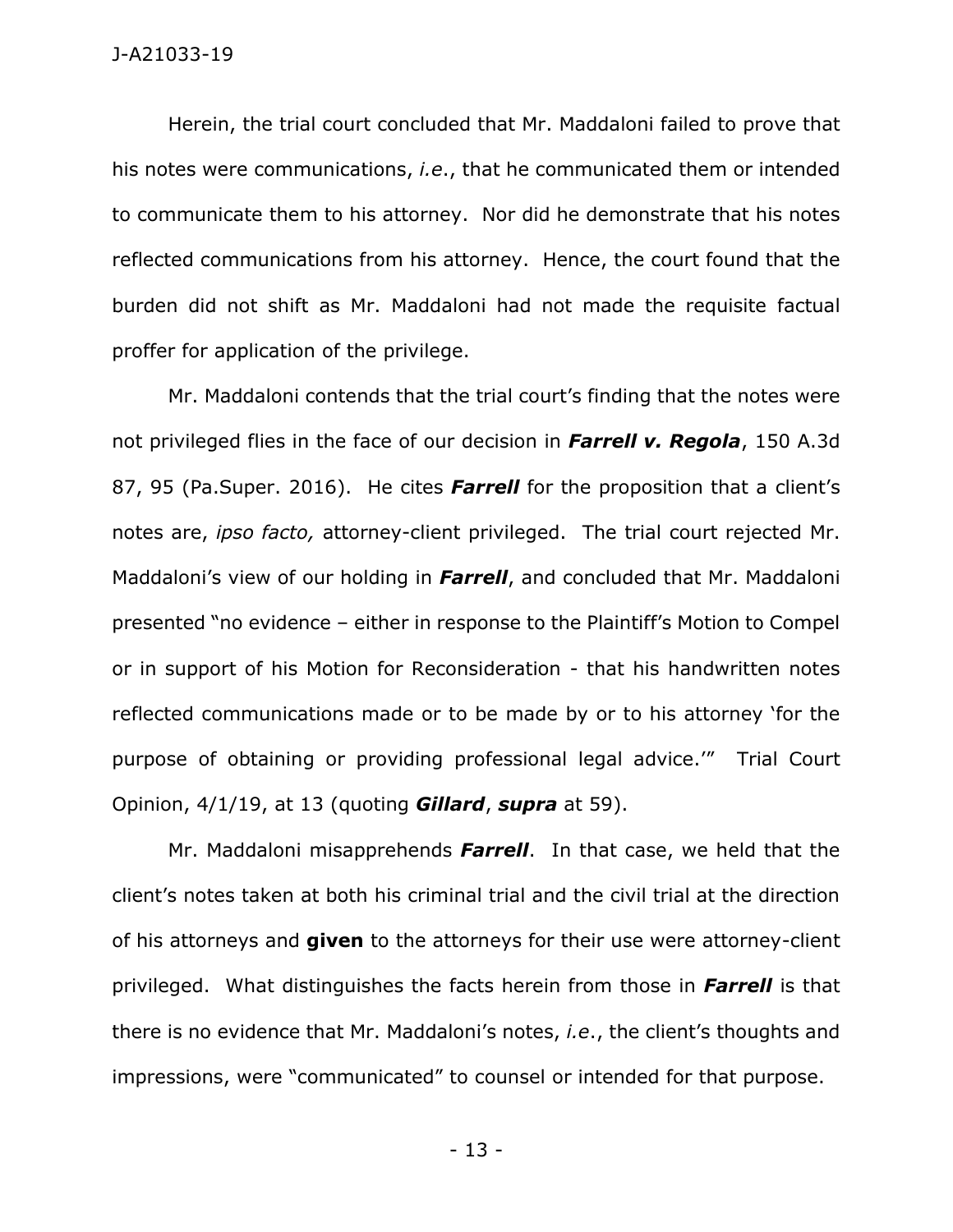Mr. Maddaloni stated in his deposition that he wrote notes on his copy of the chart to assist in his review. *See* Maddaloni Deposition, 2/1/18, at 27- 28. He did not write the notes, however, while reviewing the chart. *Id*. He reviewed the chart at his home, and at the time of his deposition, the annotated chart was located at his home. Even considering counsel's representation at the argument on the motion for reconsideration that the notes were made "at the direction of or on the advice of counsel," proof that the notes were confidential communications between attorney and client, or related thereto, was absent. *See*, *e.g.*, *In re Investigating Grand Jury of Philadelphia County No. 88-00-3503*, 593 A.2d 402 (Pa. 1991) (holding that bank president's handwritten notes taken during a meeting with counsel reflected confidential communications with counsel and fell within the scope of the privilege). The record in this case does not reveal whether the notes written by Mr. Maddaloni were communicated or intended to be communicated to counsel to secure legal services or assistance, as was the case in *Farrell*. Nor does the record indicate that Mr. Maddaloni's notes reflect counsel's communications as in *In re Investigating Grand Jury of Philadelphia*. Herein, there is no evidence that Mr. Maddaloni transmitted his notes to counsel or that the notes reflected counsel's communications to the client. In short, there is no evidence that the notes were **communicated**, which is the very essence of the attorney-client privilege. *See Upjohn Co. v. United States*, 449 U.S. 383, 395-96 (1981) (stating the protection of the attorney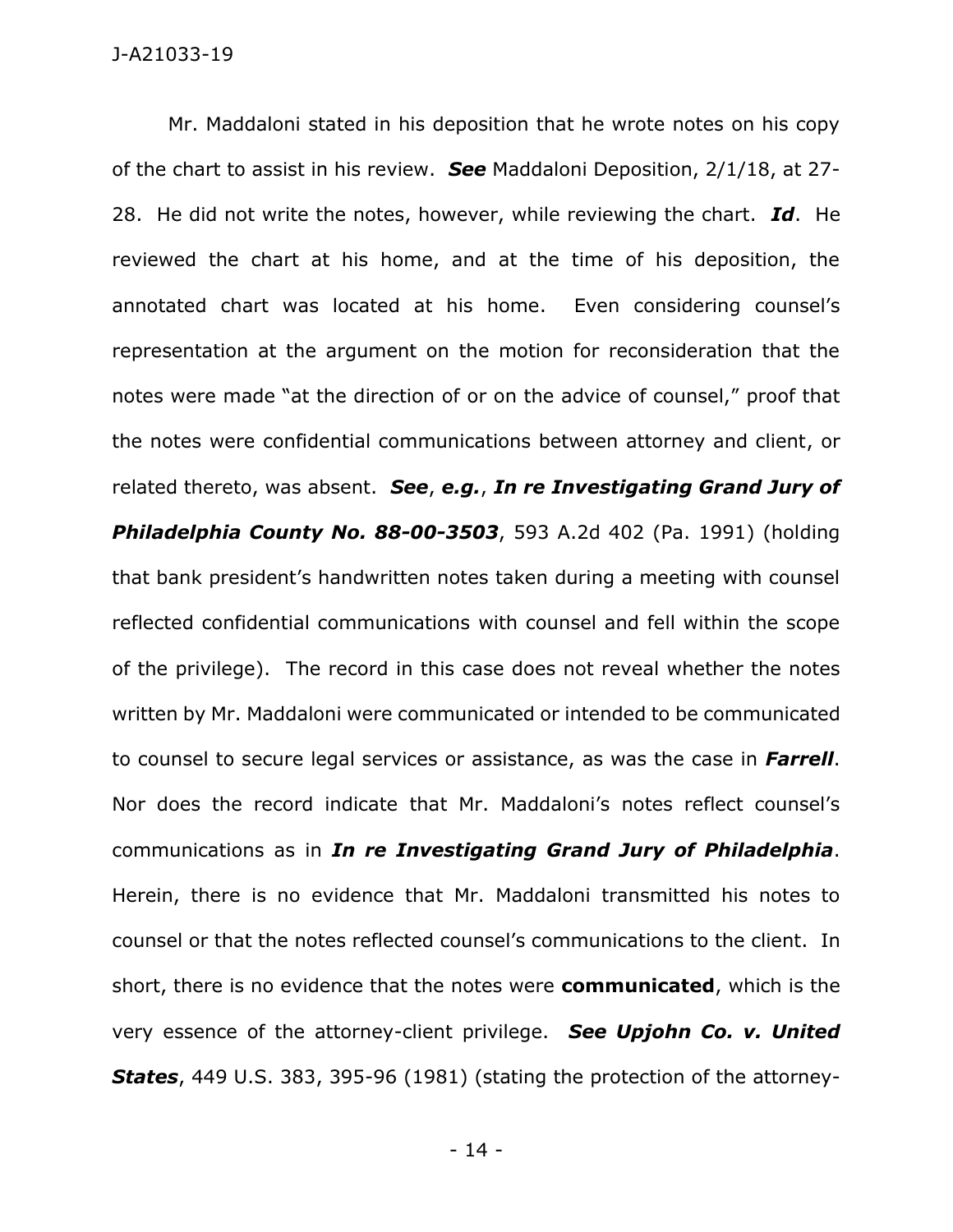client privilege extends only to communications and not to facts). For these reasons, we find no error or abuse of discretion in the trial court's holding that, absent proof that the notes reflected communications between attorney and client, or that they were intended for that purpose, Mr. Maddaloni failed to properly invoke the attorney-client privilege.

Nor did Mr. Maddaloni establish that the work-product privilege protected his notes from disclosure. The work-product privilege, in contrast to the attorney-client privilege, belongs to the attorney, not the client.

*BouSamra*, *supra* at 975. It is codified in Pa.R.C.P. 4003.3, and provides:

Subject to the provisions of Rules 4003.4 and 4003.5, a party may obtain discovery of any matter discoverable under Rule 4003.1 even though prepared in anticipation of litigation or trial by or for another party or for that other party's representative, including his or her attorney, consultant, surety, indemnitor, insurer or agent. The discovery shall not include disclosure of the mental impressions of a party's attorney or his or her conclusions, opinions, memoranda, notes or summaries, legal research or legal theories. With respect to the representative of a party other than the party's attorney, discovery shall not include disclosure of his or her mental impressions, conclusions or opinions respecting the value or merit of a claim or defense or respecting strategy or tactics.

Pa.R.C.P. 4003.3.

As our Supreme Court reaffirmed in *BouSamra*,

The purpose of the work product doctrine is to protect the mental impressions and processes of an attorney acting on behalf of a client, regardless of whether the work product was prepared in anticipation of litigation. Work product protection provides a privileged area within which an attorney can analyze and prepare a client's case by enabling attorneys to prepare cases without fear that their work product will be used against their clients.

*BouSamra*, *supra* at 976-77 (internal citations and quotations omitted).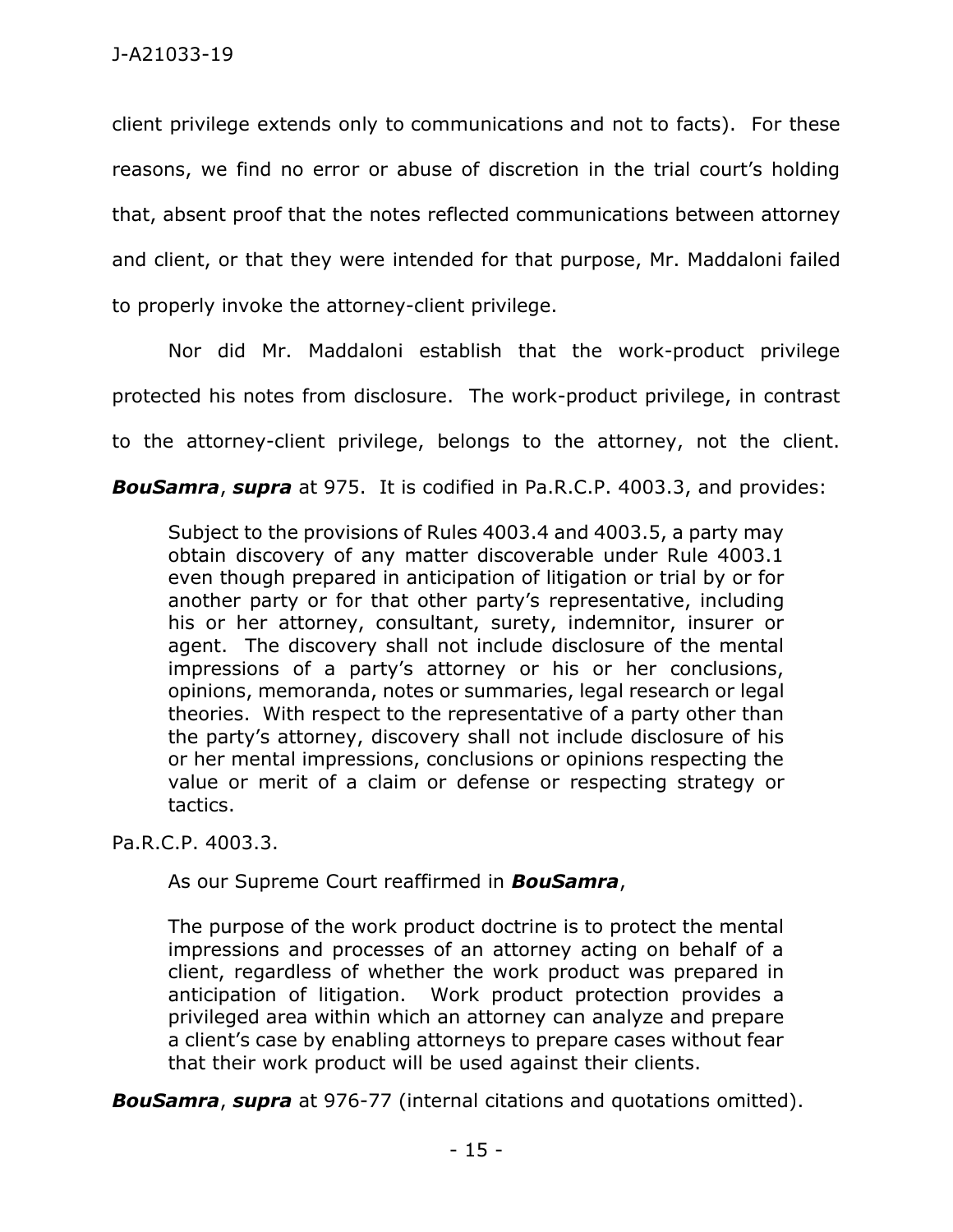Mr. Maddaloni acknowledges that Rule 4003.3 is silent as to the mental impressions of a party himself. However, he contends that a party's notes after litigation has commenced are likely to reflect his counsel's mental impressions. Appellant's brief at 25. Mr. Maddaloni maintains that clients and attorneys are not required to parse out what portions of their notes represent information that will be communicated for purposes of obtaining legal advice and what portions represent counsel's advice. *Id*. Such restrictions, he claims, would have a "chilling effect on free flow of information between client and attorney." *Id*. He relies upon *Hickman v. Taylor*, 329 U.S. 495 (1947), the landmark United States Supreme Court case regarding attorney workproduct protection and argues, without citation to authority, that its rationale is equally applicable and should be extended to protect the "mental impressions and trial strategies of the party himself." Appellant's brief at 27.

Instantly, the trial court started from the premise that Mr. Maddaloni's handwritten notes, even if prepared in anticipation of litigation or trial, were discoverable if they constituted unprivileged "matter . . . relevant to the subject matter involved in the pending action." Pa.R.C.P. 4003.1. Rule 4003.1 expressly provides that any matter, "even though prepared in anticipation of litigation or trial by . . . another party or by or for that other party's representative, including his or her attorney, consultant, surety, indemnitor, insurer or agent" is discoverable. However, discovery shall not include disclosure of the mental impressions of a party's attorney or his

- 16 -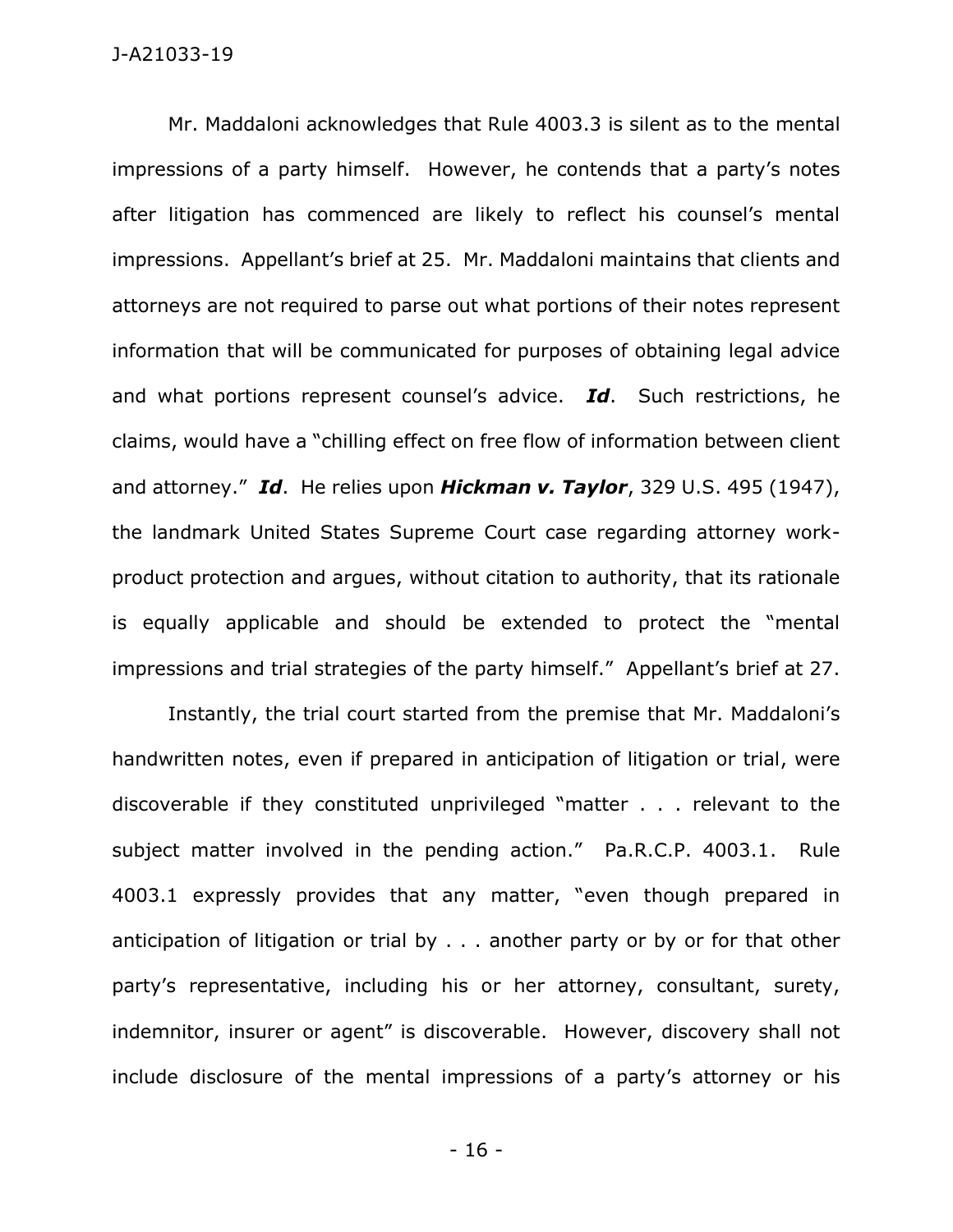representative. The issue here was whether Mr. Maddaloni established that his notes were privileged under Rule 4003.3, *i.e*., that they reflected the mental impressions of his attorney or representatives of his attorney.

Mr. Maddaloni simply offered no proof that his notes contained the mental impressions of his attorney or of his attorney's representatives. To the extent his notes, or portions of them, reflected counsel's advice or strategy, the notes would be entitled to work-product protection, and perhaps attorney-client protection. A privilege log is often prepared to parse out which information is entitled to protection as attorney work-product or attorneyclient communications. In some instances, *in camera* review is required to evaluate whether matter is privileged. Herein, Mr. Maddaloni offered no privilege log or any support for his contention that his notes contained his counsel's mental impressions or strategy and constituted attorney workproduct. Moreover, Mr. Maddaloni cites no authority, and we know of none, supporting his contention that the mental impressions of the client automatically are protected from disclosure under the attorney work-product doctrine.

After a thorough review of the record, we find no error of law or abuse of discretion on the part of the trial court. Mr. Maddaloni failed to timely satisfy the element requiring proof that his notes were communicated or intended to be communicated to his attorney, or reflected communications from his attorney, in order to avail himself of the protection afforded by the

- 17 -